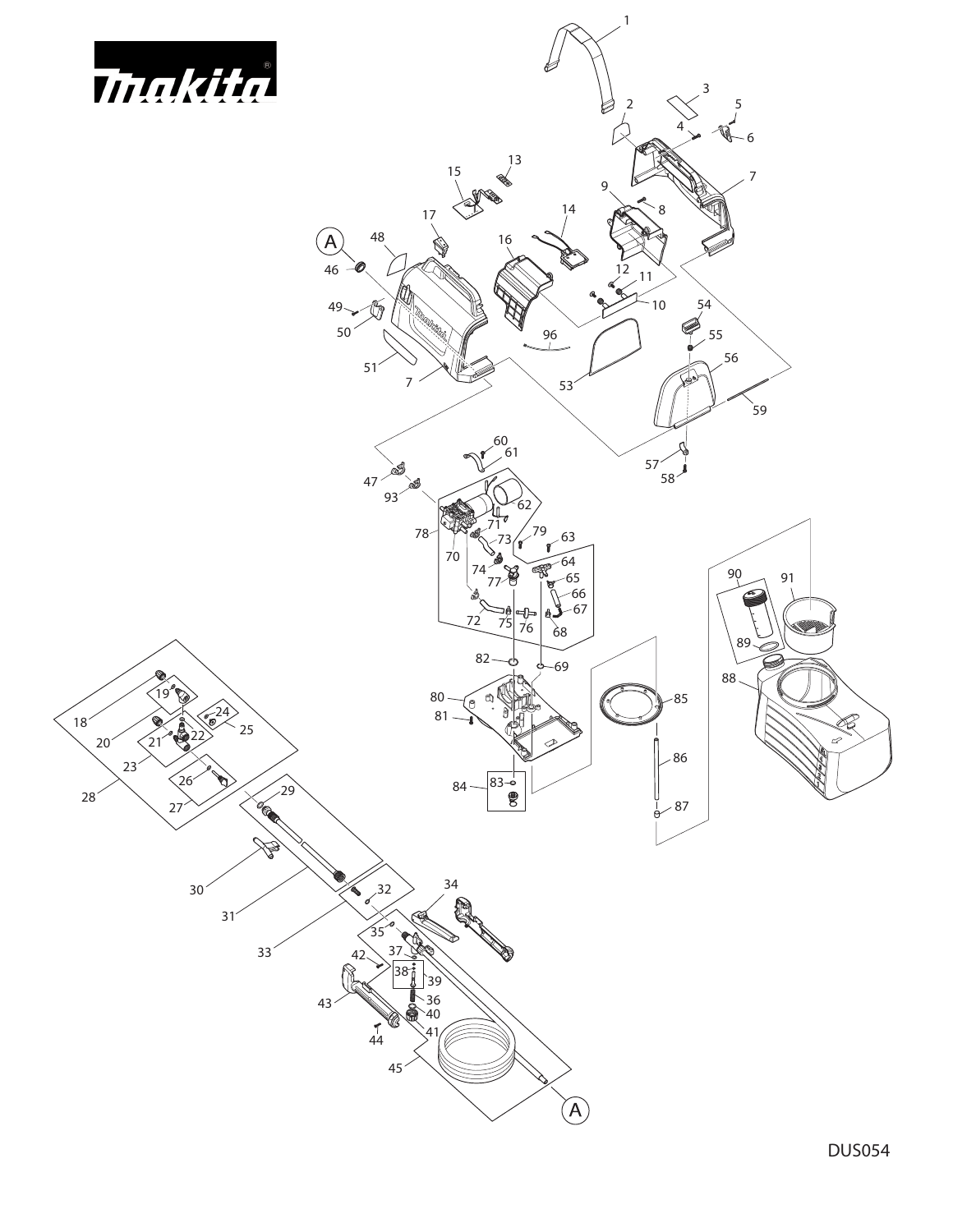| Item No. | Type Sub |      | Part No.                 | <b>Description</b>                 | Qty            | Unit              |
|----------|----------|------|--------------------------|------------------------------------|----------------|-------------------|
| 001      |          |      | PR00000128               | <b>SHOULDER STRAP</b>              | $\mathbf{1}$   | $\overline{PC}$ . |
| 002      |          |      | PR00000207               | <b>WARNING TEXT LABEL-US</b>       | 1              | PC.               |
| 003      |          |      | PR00000233               | RATING LABEL-0023                  | 1              | PC.               |
| 004      |          |      | PR00000183               | TAPPINNG SCREW ST4.0X16            | 6              | PC.               |
| 005      |          |      | PR00000182               | TAPPINNG SCREW ST2.9X12            | $\overline{2}$ | PC.               |
| 006      |          |      | PR00000191               | SPRAY WAND HOLDER                  | 1              | PC.               |
| 007      |          |      | PR00000192               | <b>HOUSING SET</b>                 | 1              | <b>SET</b>        |
| 008      |          |      | PR00000183               | TAPPINNG SCREW ST4.0X16            | 4              | PC.               |
| 009      |          |      | PR00000193               | <b>BATTERY HOUSING</b>             | 1              | <b>SET</b>        |
| 010      |          |      | PR00000130               | DAM-BOARD                          | $\mathbf{1}$   | PC.               |
| 011      |          |      | PR00000194               | <b>SPRING</b>                      | $\overline{c}$ | PC.               |
| 012      |          |      | PR00000132               | <b>TAPPING SCREW ST4.0X12</b>      | $\overline{2}$ | PC.               |
| 013      |          |      | PR00000133               | <b>INDICATION LABEL</b>            | 1              | PC.               |
| 014      |          |      | PR00000195               | <b>BATTERY TERMINAL</b>            | 1              | PC.               |
| 015      |          |      | PR00000196               | <b>PCB</b>                         | $\mathbf{1}$   | PC.               |
| 017      |          |      | PR00000136               | <b>SWITCH</b>                      | $\mathbf{1}$   | PC.               |
| 018      |          |      | PR00000137               | <b>SPRAY HEAD</b>                  | $\overline{c}$ | PC.               |
| 019      |          |      | PR00000186               | O RING 6X2 (N/A individually)      | $\mathbf{1}$   | PC.               |
| 020      |          |      | PR00000138               | NOZZLE HOLDER                      | $\mathbf{1}$   | PC.               |
|          |          | INC. |                          | Item No. 19                        |                |                   |
| 021      |          |      |                          |                                    | 1              | PC.               |
| 022      |          |      | PR00000186<br>PR00000186 | O RING 6X2 (N/A individually)      | 1              | PC.               |
|          |          |      |                          | O RING 6X2 (N/A individually)      | $\mathbf{1}$   |                   |
| 023      |          |      | PR00000139               | <b>ROD JOINT</b>                   |                | PC.               |
|          |          | INC. |                          | Item No. 21,22                     |                |                   |
| 024      |          |      | PR00000186               | O RING 6X2 (N/A individually)      | 1              | PC.               |
| 025      |          |      | PR00000140               | <b>END CAP</b>                     | $\mathbf{1}$   | PC.               |
|          |          | INC. |                          | Item No. 24                        |                |                   |
| 026      |          |      | PR00000186               | O RING 6X2 (N/A individually)      | 1              | PC.               |
| 027      |          |      | PR00000141               | <b>ADJUSTING KNOB</b>              | 1              | PC.               |
|          |          | INC. |                          | Item No. 26                        |                |                   |
| 028      |          |      | PR00000142               | TOW HEAD NOZZLE                    | $\mathbf{1}$   | PC.               |
|          |          | INC. |                          | Item No. 18,20,23,25,27            |                |                   |
| 029      |          |      | PR00000143               | SEAL PAD 9X17X2 (N/A individually) | 1              | PC.               |
| 030      |          |      | PR00000144               | <b>HOOK</b>                        | $\mathbf{1}$   | PC.               |
| 031      |          |      | PR00000145               | SPRAY WAND                         | 1              | PC.               |
|          |          | INC. |                          | Item No. 29                        |                |                   |
| 032      |          |      | PR00000146               | O SEAL RING 4.5X1.5                | 1              | PC.               |
| 033      |          |      | PR00000147               | FILTER ASSEMBLY                    | 1              | PC.               |
|          |          | INC. |                          | Item No. 32                        |                |                   |
| 034      |          |      | PR00000148               | HANDLE TRIGGER ASSEMBLY            | 1              | PC.               |
| 035      |          |      | PR00000149               | O RING 8X1.8                       | 1              | PC.               |
| 036      |          |      | PR00000150               | <b>SPRING</b>                      | 1              | PC.               |
| 037      |          |      | PR00000204               | O RING 6X2                         | 1              | PC.               |
| 038      |          |      | PR00000205               | O RING 3X1 (N/A individually)      | $\overline{c}$ | PC.               |
| 039      |          |      | PR00000151               | <b>VALVE ROD</b>                   | $\mathbf{1}$   | PC.               |
|          |          | INC. |                          | Item No. 38                        |                |                   |
| 040      |          |      | PR00000190               | O RING 12X2                        | 1              | PC.               |
| 041      |          |      | PR00000152               | <b>LOCK COVER</b>                  | 1              | PC.               |
| 042      |          |      | PR00000182               | TAPPINNG SCREW ST2.9X12            | 1              | PC.               |
| 043      |          |      | PR00000153               | <b>HANDLE SET</b>                  | 1              | <b>SET</b>        |
| 044      |          |      | PR00000182               | TAPPINNG SCREW ST2.9X12            | 5              | PC.               |
| 045      |          |      | PR00000154               | SPRAY HOSE ASSEMBLY                | 1              | PC.               |
|          |          | INC. |                          | Item No. 35,36,37,39,40,41         |                |                   |
| 046      |          |      | PR00000155               | <b>GROMMET</b>                     | 1              | PC.               |
| 047      |          |      | PR00000184               | SNAPPER HOSE CLAMP L               | 1              | PC.               |
| 048      |          |      | PR00000211               | WARNING LOGO LABEL                 | 1              | PC.               |
|          |          |      |                          |                                    |                |                   |